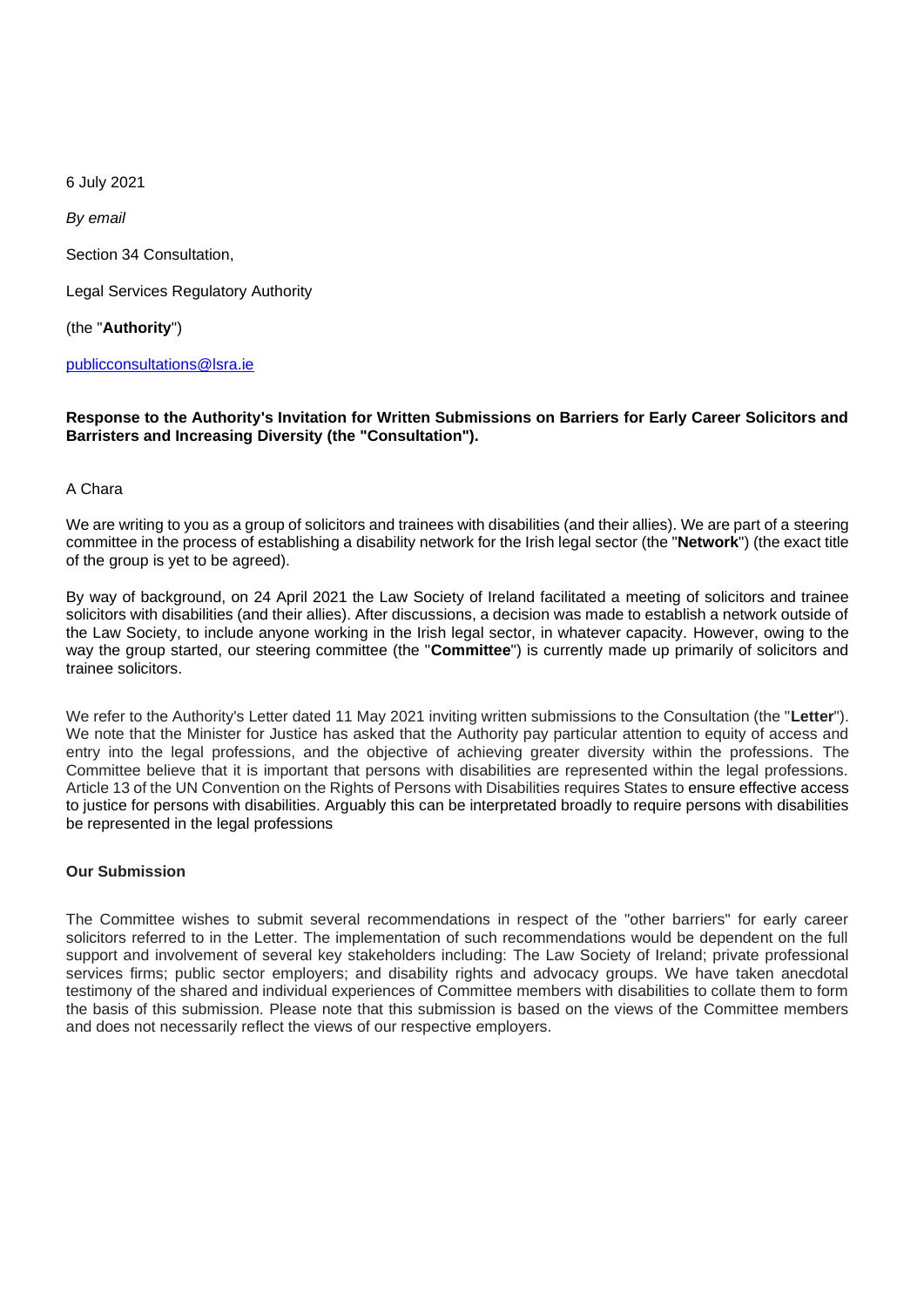## **A. Lack of Awareness of Disability**

One of the key barriers identified for solicitors and trainees within the profession is a lack of awareness or understanding of disabilities. This has two facets: (i) a general lack of awareness about different disabilities within the profession; and (ii) a lack of appreciation by colleagues and managers of the individual needs and accommodations required by a disabled person. We make two recommendations in respect of these issues, outlined below.

## **1. Mandatory Disability Awareness Training**

According to the Disability Federation of Ireland 13.5% of the population of Ireland, or 643,131 people have at least one disability.<sup>1</sup> There are a wide range of disabilities. From our experience, many colleagues have a lack of awareness of disabilities. This is the case with visible disabilities and can be even more pronounced with invisible disabilities. In our view the lack of awareness of colleagues and managers about disabilities is a major barrier in the everyday working life of a solicitor or a trainee solicitor with a disability. In our view if solicitors and trainees were better educated on different types of disabilities, it would make the working life of those with disabilities within the profession easier.

We suggest addressing this barrier by requiring disability awareness training be part of every solicitor's annual continuing professional development (CPD) requirements. The annual 20 hours CPD requirement requires a minimum of 3 hours management and professional development skills and a minimum of 2 hours regulatory matters. We suggest it also include 1 hour minimum in a new category of diversity, equality, and disability (to include disability awareness training). Every trainee should also be required to complete diversity; equality; and disability awareness training in their Professional Practice Course, with a focus on working with colleagues with disabilities.

### **2. Reasonable Accommodation Passport**

"*Reasonable accommodation*" is a legal requirement under Irish equality legislation. However, in practical terms a disabled trainee or solicitor may explain what they need to work effectively to HR (or their employer) at the start of their employment. When that person moves role (we view this as of particular significant for trainees in law firms) or there are new colleagues or managers hired, they have to explain to each new person they encounter what they need to accommodate their disability. This is a barrier to a person carrying out their job effectively and getting good quality work.

The Irish Business and Employers Confederation (IBEC) and the Irish Congress of Trade Unions (ICTU) launched a " *reasonable accommodation passport*" scheme (the "**Passport**") in 2019 which is optional for employers to adopt. Such a "passport" would follow a disabled person within an organisation.<sup>2</sup> There is a lack of statistics and research in Ireland on the experiences of disabled people within the legal professions. Research commissioned by the Lawyers with Disabilities Division Committee (Law Society of England and Wales) (the "**UK Research**") recommended the introduction of a similar disability passport scheme.<sup>3</sup> We recommend employers in the legal sector be encouraged to adopt the Passport. As trainees constantly rotate departments or teams within a firm or organisation (or even between firms) during their training period, the issues the Passport seek to address are particularly acute for them, creating a barrier as they enter the profession. Accordingly, we recommend that it be made mandatory that the Passport (or a form of disability passport tailored to the profession) be made mandatory

<sup>1</sup> <https://www.disability-federation.ie/publications/dfi-infographic-ireland/>

<sup>2</sup> <https://www.ictu.ie/bdc19/news/2019/12/03/workplace-passport-scheme-announced-by-ictu-and-ib/>

<sup>3</sup><http://legallydisabled.com/wp-content/uploads/2020/01/Cardiff-uni-Legally-Disabled-Executive-Summary-A4-FINAL.pdf>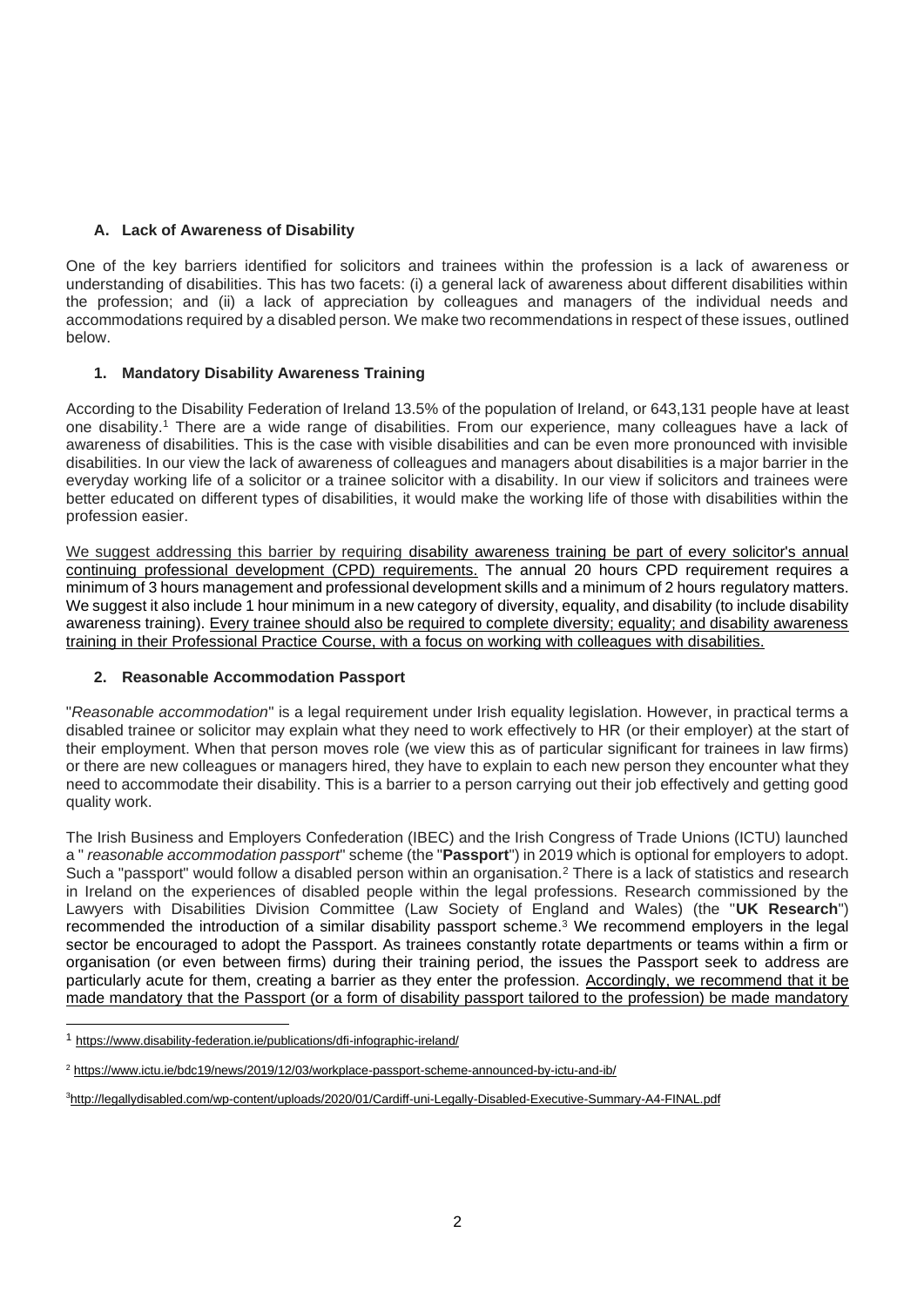where a trainee solicitor, a new employee or an existing employee who acquires a disability discloses a disability to their employer.

## **B. Lack of Practical Support**

Another barrier for disabled trainees and solicitors is not having a designated person in their employer's business to liaise with in relation to their reasonable accommodation needs in (i) the workplace; and (ii) in Blackhall Place.

### **3. Disability Liaison Officer/Access Point (Workplace)**

A disability liaison officer would be someone to liaise within the organisation to deal with practical arrangements and managing the changing needs of a disabled employee. This is recommended in the guidance of the Law Society of England and Wales resulting from the UK research.<sup>4</sup> We recommend that all law firms (apart from sole practitioners) be required to designate a 'disability liaison officer'**.** From our experience a person may be appointed to this role with no experience of disability. Accordingly, we further recommend that this role require training on disabilities to meaningfully engage with the disabled employee, but this role does not necessarily have to be fulfilled by a member of the HR team.

### **4. Educational Supports & Training**

In our experience, many of the materials produced by the Law Society as part of training are not fully accessible and there can be a breakdown of communication between course co-ordinators and tutors leading to a breakdown in the accommodation provided to the trainee. This is a major barrier to learning and progression within the profession. Similarly, Blackhall Place and the physical environment should be fully accessible to wheelchair users and those with mobility aids. The reasonable accommodation needs of trainees and solicitors should be met during the course of their training and further professional development, respectively. This includes proper access to lecture materials; online resources; and suitably informed personnel. Tutors and lecturers should be made aware of members' reasonable accommodation needs and should be provided with the necessary training around disability awareness. We request that a designated *'disability liaison officer'* be appointed to the Law Society of Ireland for PPCI, PPCII and the Diploma Centre. This should be a meaningful role. We also request that educators at the Law Society (whether lectures or tutors) be required to undergo specific, targeted training related to working with those with disabilities.

### **C. Other Barriers**

### **5. Wheelchair Access**

Access to and within Blackhall Place and employer buildings is a clear barrier for solicitors and trainees who are wheelchair users. Members raised a number of issues relating to the physical environment including wheelchair accessible bathrooms, automatic doors and ramps for access.

Article 13 of the UN Convention on the Rights of Persons with Disabilities requires states to enable persons with disabilities to live independently and participate fully in all aspects of life, States Parties **shall take appropriate measures to ensure to persons with disabilities access, on an equal basis with others, to the physical environment,** to transportation, to information and communications, including information and communications technologies and systems, and to other facilities and services open or provided to the public, both in urban and in

4<https://www.lawsociety.org.uk/en/topics/lawyers-with-disabilities/easy-wins-and-action-points-for-disability-inclusion>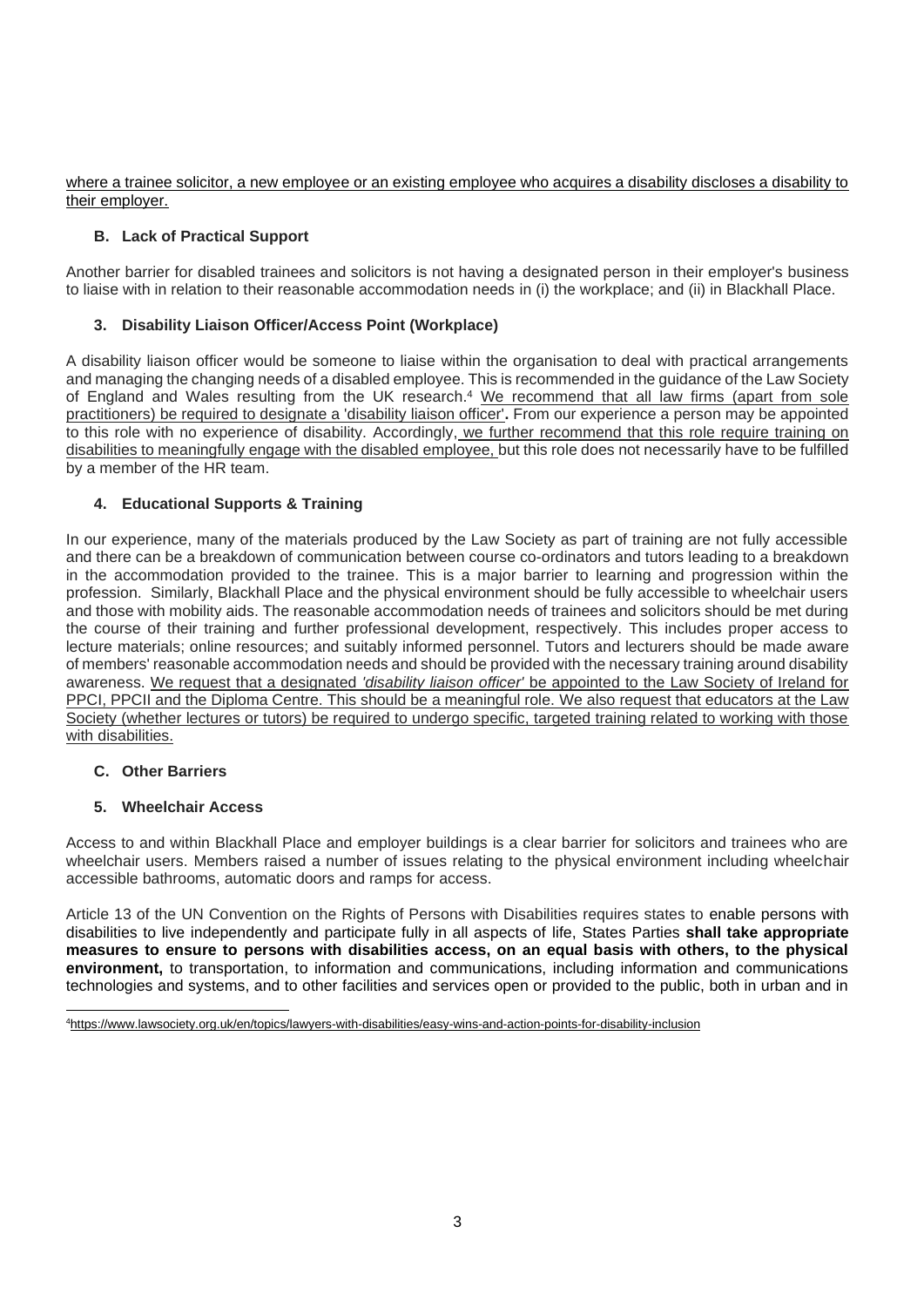rural areas. These measures, which shall include the identification and elimination of obstacles and barriers to accessibility, shall apply to, inter alia:, roads, transportation and other indoor and outdoor facilities, including schools, housing, medical facilities and **workplaces.** 

Accordingly, as part of our submission, we request a full review of the current requirements of Part M of the Building Regulations 2010. This should be conducted with a view to considering any proposals set out by the National Disability Authority Centre of Excellence for Universal Design. Compliance with Part M is merely compliance with the current absolute minimum standard which is outdated. We endorse adopting a universal design approach to accessibility.

#### **6. Culture of Work**

Law Firms are one of the sectors that have been slow to adopt remote or flexible working policies. There is also a work culture of long hours in the office. This has been a barrier for some disabled people, where remote or flexible working is a reasonable accommodation that prior to the Covid-19 pandemic was not encouraged. Where flexible or remote working is not widely accepted, disabled people that work remotely or flexibly (as part of an adjustment) can have difficulty getting quality work and it may impact their promotion prospects and sense of self-worth. Remote working has obviously been widely adopted by the profession during the pandemic. This has been a breakthrough for many with disabilities. In the UK, research found that the vast majority of disabled solicitors wanted to continue working from home after the pandemic.<sup>5</sup> We endorse the [National Remote Work Strategy](https://enterprise.gov.ie/en/Publications/Publication-files/Making-Remote-Work.pdf) and recommend that any regulation of the legal sector in the future be mindful of the positive impact of remote/flexible working on those with disabilities and indeed all employees if they chose to do so. The pandemic has highlighted the benefits of remote working for those with disabilities, but it should not detract from ensuring workplaces are accessible and inclusive for those with disabilities, as for all workers.

#### **7. No Support Network**

The Solicitors Regulation Authority in the UK has found that just 3% percent of solicitors declare they have a disability, compared to 13% of the UK workforce overall.<sup>6</sup> The Lawyers with Disabilities Division Committee (UK) has been in existence for over 30 years and has the support and funding of the Law Society of England and Wales. 7 We recognised the gap in Ireland, and this is one of the reasons we are seeking to establish the Network. The Committee has agreed that the initial objectives of our Network are to:

- 1) achieve visibility and promote awareness and understanding and combat stigmas and discrimination of the disabled community within the legal sector;
- 2) allow disabled persons to make connections and build professional networks; and
- 3) promote and develop the accessibility of Ireland's legal sector and professions as a recognised destination of choice for those with disabilities.

We ask that the Authority and the Minister support us in whatever way possible.

### **Conclusion**

The introduction of the above recommendations would represent a welcome milestone for disabled people in the solicitor's profession who have been consistently held back by barriers in education, training, and the working environment. It would also be a positive statement for other employers to follow. Our members experiences highlight that negative perceptions and attitudes unfortunately still exist towards people with disabilities in [Ireland](https://www.irishtimes.com/news) and in the

<sup>5</sup> https://www.lawgazette.co.uk/news/vast-majority-of-disabled-solicitors-want-to-continue-working-from-home-/5106235.article

<sup>6</sup> <https://www.sra.org.uk/sra/news/events/on-demand-events/disability-creating-an-inclusive-workplace>

<sup>7</sup> https://www.lawsociety.org.uk/topics/lawyers-with-disabilities/about-the-lawyers-with-disabilities-division